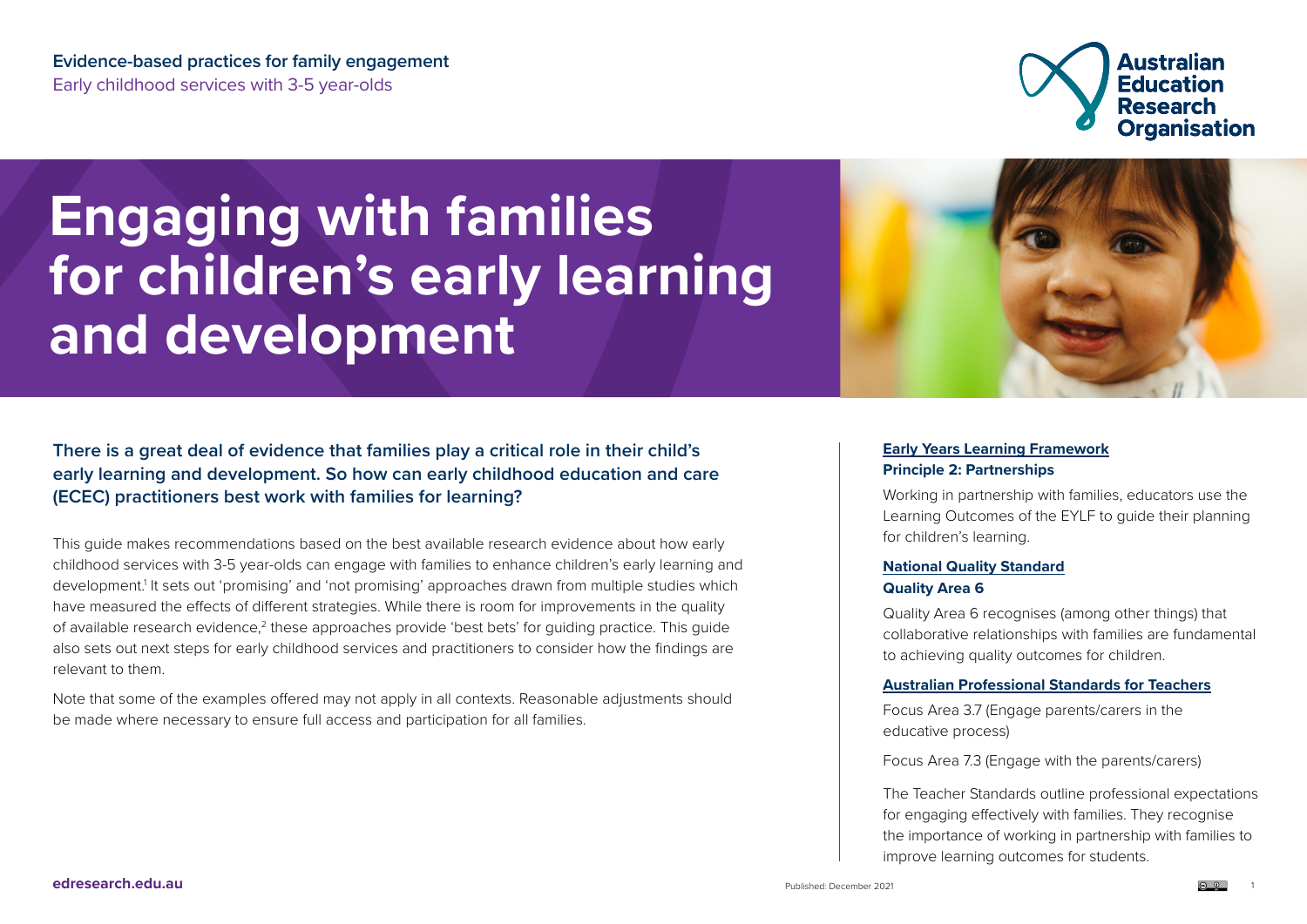### **Promising**

**Research evidence shows these approaches for engaging with families have a** measurable positive effect **on the learning and development of 3-5 year-olds when implemented well. All of these approaches reinforce standard practice within the National Quality Framework.** 



**Recognising and supporting family engagement in learning at home**



### **Supporting two-way, positive communication and providing light touch updates about learning and development**

Recognising and supporting learning that takes place in the home has been shown to improve children's early learning and development.3 Families who feel they are working in partnership with practitioners can be more likely to engage in practices to support learning and development at home.4

For there to be genuine recognition and support of families' engagement in learning at home, families and practitioners need to be seen as equal, trusted partners who both influence a child's learning. This could be achieved in the first instance by having conversations with families about:

- talking with their child about what they are learning or exploring
- resources available in the local community that link to learning experiences at the service (for example, local libraries, local cultural sites and outdoor environments).

However, it is not recommended that early childhood services simply *tell* families techniques or tools they should use at home.

Two-way communication (from practitioners to families, and families to practitioners) has been shown to improve children's early learning and development.<sup>5</sup> To be most effective, two-way communication should draw on the knowledge and expertise of both families and practitioners about children's learning needs and developmental milestones.

Additionally, low-cost, light touch updates from services to families about learning have been shown to improve children's outcomes,<sup>6</sup> particularly for children requiring additional support to meet developmental milestones.7 Texts, smartphone apps or emails could:

- provide ideas for games or activities families could do with their children
- send follow-up prompts to help families use the games.

Light touch updates should be personalised, positive, concise and focused on learning, and should enable families to respond if required. Directors should consider how light touch updates can be maintained without increasing practitioners' workloads.<sup>8</sup>



**literacy-rich environment at home**

<u>|जि</u>

**Collaboratively planning and problem-solving with families**

A literacy-rich environment is where language in various forms (like talking, listening, reading, storytelling and visual arts) is part of daily life. This type of environment allows children to practise their literacy skills often, in functional ways.<sup>9</sup>

One specific way early childhood services can support a literacy-rich environment at home is by promoting shared reading. There are many forms of shared reading, including reading a book with a child before they have started to read, and dialogic reading (where a family member interacts with the child by asking questions or having a conversation about the book). Shared reading between families and their children has been shown to have positive effects on language development of 3-5 yearolds.10 However, it is important that shared reading efforts are sustained over months rather than weeks.<sup>11</sup>

Collaborative planning and problem-solving between families and practitioners has been shown to improve children's early learning and development.<sup>12</sup> It helps to share responsibility for decision-making and learning. It can also ensure that families and practitioners are using a consistent approach for addressing a child's unique learning and development needs.

Collaborative planning could involve practitioners working with families and children to identify children's individual goals (including developmental goals) and strategies for achieving these goals.

Examples of collaborative problem-solving could include asking families to note examples of child behaviour and language at home, reviewing this information together to identify any areas for focus or developmental needs, and selecting strategies for working on those.<sup>13</sup> For example, practitioners and families might discuss how to best support a child who sometimes feels anxious about coming to the service.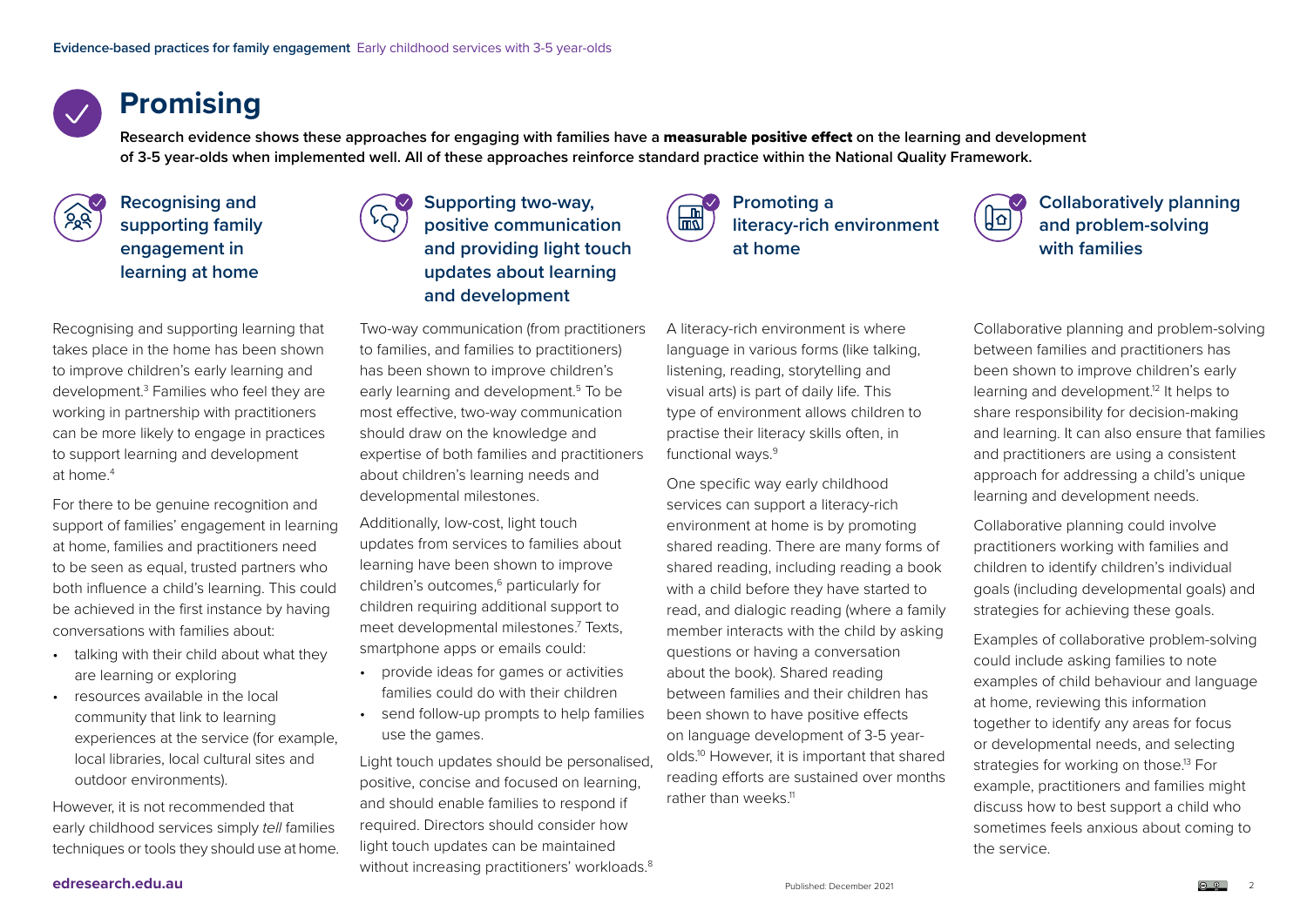## **Promising**

**Reflection questions**

**Recognising and supporting family engagement in learning at home**

#### **Educators and teachers**

• How do you show families that you recognise their role in children's learning?

#### **Service leaders**

• There is no 'one-size-fits-all' way of recognising and supporting family engagement in learning at home. What does or could it look like in your service?



#### **Educators and teachers**

• How do you or your colleagues invite families to share their knowledge and expertise about their child's learning and development needs, and how do you share your knowledge and expertise in return?

#### **Service leaders**

- What supports (for example, translation services) are in place to help all families and staff communicate with each other?
- Does your service cater to differing levels of adult literacy?
- How much time are staff spending on sending personalised updates to families? Could any of these updates be automated (but still personalised)?
- Has your service consulted with families about preferred frequency and time of day of communications?

| m  |
|----|
| ΊΠ |
|    |
|    |

### **Promoting a literacy-rich environment at home**

#### **Educators and teachers**

- What might a 'literacy-rich environment' at home look like for your children?
- How do you or your colleagues support families to create a 'literacyrich environment' at home for each child?

#### **Service leaders**

• How might aspects of 'literacy-rich environments' at home change as children grow?



#### **Educators and teachers**

- How do you work with a child and their family to identify a child's individual goals?
- How do you work collaboratively with families to achieve these goals?

#### **Service leaders**

- How easy is it for families to raise issues or challenges about their child's learning and development with your service?
- Are there systems in place to allow for collaborative problem-solving with families?
- How are a child's individual goals and successful problem-solving strategies communicated as that child transitions from one room to the next?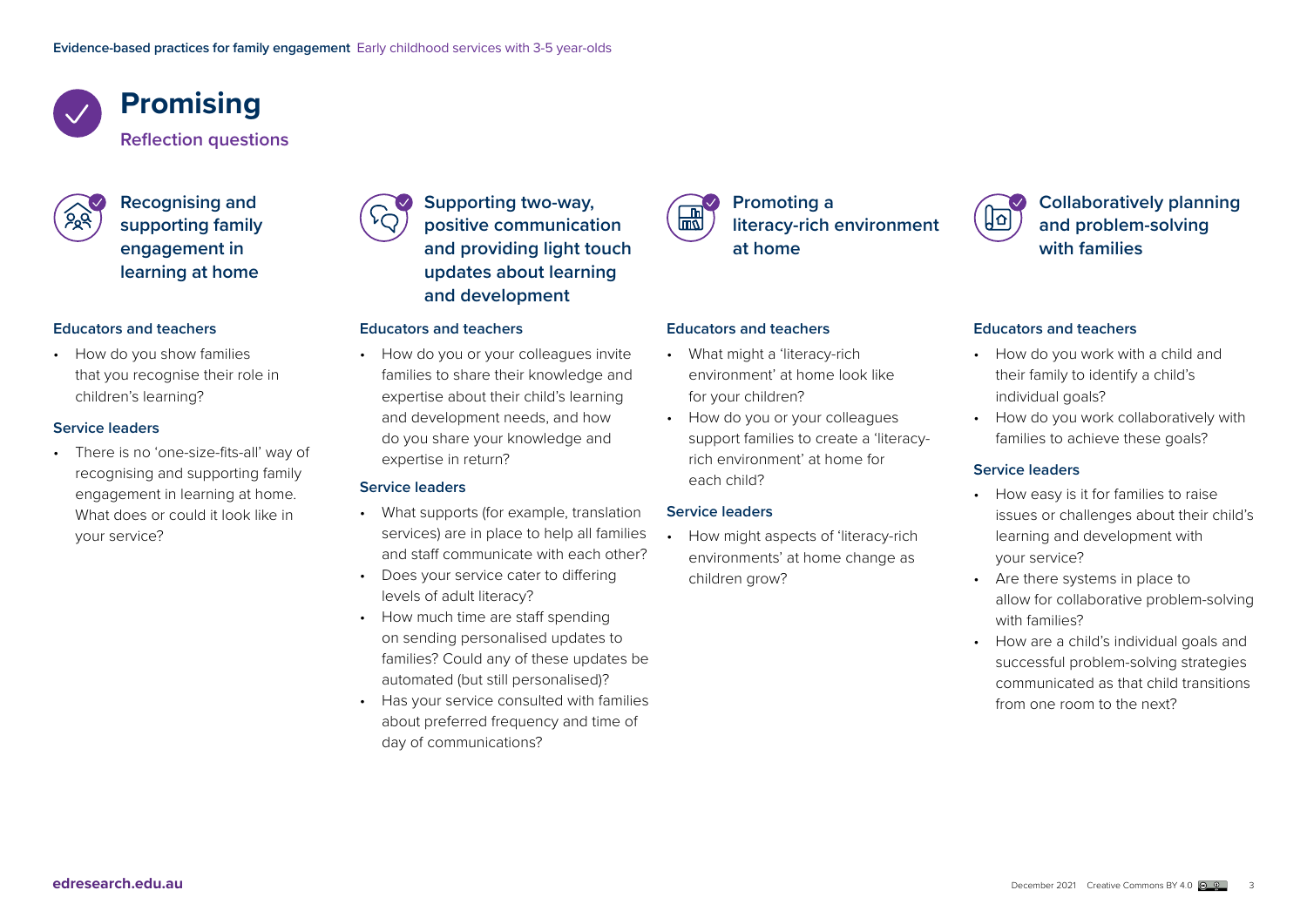

### **Not promising**

**Research evidence shows these approaches may have no effect or, in some cases, even have a negative effect on children's learning and development.** 



#### **Relying on one-way home-to-centre communication**

The benefits seen from building two-way communication between families and early childhood services are generally *not* seen when communication stops at the early childhood service. One-way information sharing from families to their child's practitioner or service (that is, when communication is initiated by the family and *not* reciprocated or acted on by the service) has not been shown to improve children's early learning or development.<sup>14</sup>

#### **Reflection questions**

#### **Educators and teachers**

• Think about the types of information that are important to share with families. How can you encourage a two-way conversation with all families?

#### **Service leaders**

- Do structures and policies in your service allow for two-way communication between staff and the child's family wherever possible?
- Are there systems that help practitioners to share important information from families even when there is staff turnover or when children transition between rooms?



### **Delivering one-off, light touch parenting education programs**

Parenting education programs run by early childhood services which occur only as a single session, or don't allow for practical modelling or practice, have *not* been shown to have a positive impact on children's cognitive or pre-academic skills. <sup>15</sup> It may be challenging for some families to change aspects of their own behaviour (for example, to be consistently warm and responsive when interacting with their child). Light touch parenting education programs delivered by early childhood services are unlikely to provide enough support for families to change their behaviour in a way that then improves children's learning outcomes. 16

#### **Reflection questions**

#### **Service leaders**

• If you currently deliver parenting or family education programs, are these one-off sessions or part of a series? Do the sessions allow for modelling and practice?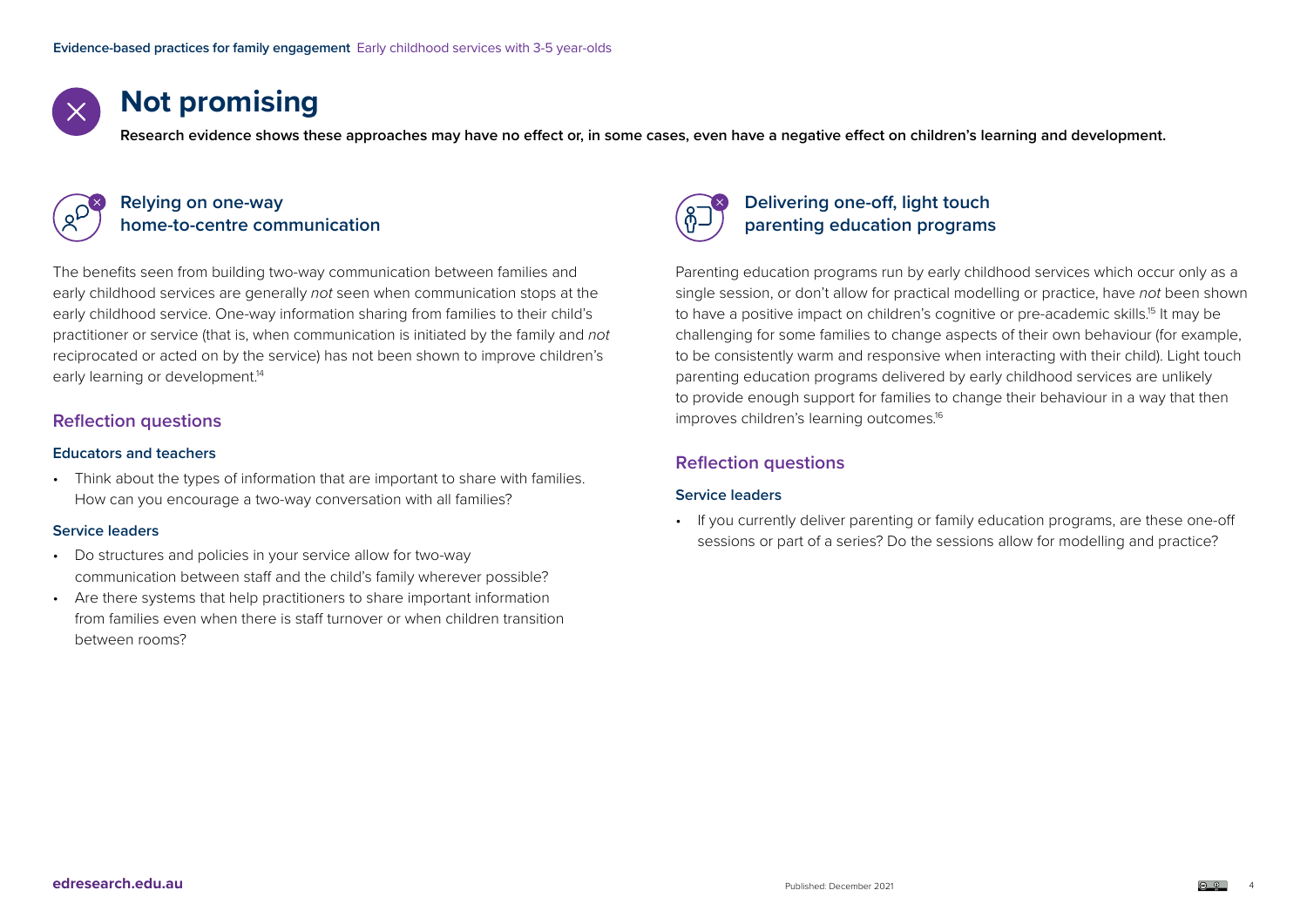### **Where to next?**

**Consider which of the scenarios in the table below most closely resembles your current practices.**

| We're already using some or all                                                                                                                                                                                                                                                                                                                                                                                                                                                                                                                                                                                                                                                                                                                                                                                    | We're currently using some or all                                                                                                                                                                                                                                                                                                                                                                                                                                                                                                                                                                                                                                                                                                                                                                                                                                       | We're just starting to engage                                                                                                                                                                                                                                                                                                                                                                                                                                                                                                                                                                                                                                                                                     | We're using other approaches                                                                                                                                                                                                                                                                                                                                                                                                                                                                                                                                                                        |
|--------------------------------------------------------------------------------------------------------------------------------------------------------------------------------------------------------------------------------------------------------------------------------------------------------------------------------------------------------------------------------------------------------------------------------------------------------------------------------------------------------------------------------------------------------------------------------------------------------------------------------------------------------------------------------------------------------------------------------------------------------------------------------------------------------------------|-------------------------------------------------------------------------------------------------------------------------------------------------------------------------------------------------------------------------------------------------------------------------------------------------------------------------------------------------------------------------------------------------------------------------------------------------------------------------------------------------------------------------------------------------------------------------------------------------------------------------------------------------------------------------------------------------------------------------------------------------------------------------------------------------------------------------------------------------------------------------|-------------------------------------------------------------------------------------------------------------------------------------------------------------------------------------------------------------------------------------------------------------------------------------------------------------------------------------------------------------------------------------------------------------------------------------------------------------------------------------------------------------------------------------------------------------------------------------------------------------------------------------------------------------------------------------------------------------------|-----------------------------------------------------------------------------------------------------------------------------------------------------------------------------------------------------------------------------------------------------------------------------------------------------------------------------------------------------------------------------------------------------------------------------------------------------------------------------------------------------------------------------------------------------------------------------------------------------|
| of the promising approaches                                                                                                                                                                                                                                                                                                                                                                                                                                                                                                                                                                                                                                                                                                                                                                                        | of the not promising approaches                                                                                                                                                                                                                                                                                                                                                                                                                                                                                                                                                                                                                                                                                                                                                                                                                                         | with families at my service                                                                                                                                                                                                                                                                                                                                                                                                                                                                                                                                                                                                                                                                                       | not covered in this practice guide                                                                                                                                                                                                                                                                                                                                                                                                                                                                                                                                                                  |
| That's great $-$ the evidence suggests<br>these are good approaches to try. You<br>could focus on embedding, sustaining<br>and monitoring quality practice For<br>example, you could:<br>explicitly consider implementation<br>barriers and enablers - that is, the<br>factors that are helping and hindering<br>family engagement<br>focus more on tailoring approaches to<br>meet the diverse and unique needs of<br>families<br>share your approaches, challenges<br>and successes with colleagues, and/or<br>service leaders<br>monitor and review how these<br>promising approaches are going<br>(for example, by observing how<br>children are learning, and asking<br>families, colleagues and children<br>about what is and is not working, and<br>what adjustments could be made to<br>improve outcomes). | There is no 'one-size-fits-all' approach<br>to family engagement, and findings in<br>the research evidence may change<br>as further studies are carried out or<br>approaches are tested in more settings.<br>However, based on the best available<br>research evidence, these 'not promising'<br>approaches are less likely to be<br>successful and may even have negative<br>impacts on children's learning and<br>development. In this context, you could:<br>closely monitor how the approach<br>is going in general and for specific<br>groups of children and their families<br>(for example, by observing how<br>children are learning, and asking<br>families, colleagues and children)<br>review the evidence you have<br>collected to see if the approach is<br>giving you a good chance of success<br>consider trialling some of the<br>promising approaches. | Family engagement in children's learning<br>has been linked with positive outcomes<br>for children's early learning and<br>development, so it's great that you're<br>looking for strategies to try. You could:<br>• work with colleagues to identify the<br>main needs of families in your service<br>select which one/s of the promising<br>$\bullet$<br>approaches you could first focus on<br>to meet these needs<br>monitor how this approach is going<br>(for example, by observing how<br>children are learning, and asking<br>families, colleagues and children)<br>ask colleagues, and/or service<br>$\bullet$<br>leaders for feedback or to discuss<br>challenges that arise<br>browse AERO's resources. | Family engagement can involve many<br>different activities. Your approach<br>may not yet have been tested by<br>researchers, or may have been tested<br>in studies that did not meet the inclusion<br>criteria for this guide. You could:<br>• continue to monitor how your<br>approach is going (for example, by<br>observing how children are learning,<br>and asking families, colleagues<br>and children)<br>try some of the promising<br>$\bullet$<br>approaches you haven't tried already<br>review the evidence for<br>$\bullet$<br>your approach using AERO's<br>Research reflection guide. |

## **For more information**

This is a very short summary of recommendations drawn from the research evidence. To check how we synthesised the most rigorous and relevant approaches from meta-analyses, systematic reviews and primary studies, see our [brief description](https://www.edresearch.edu.au/creating-family-engagement-practice-guides-brief-methodology) or [detailed description](https://www.edresearch.edu.au/creating-family-engagement-practice-guides-detailed-methodology). For further guidance, see the practical resources, [annotated reference list](https://www.edresearch.edu.au/family-engagement-learning-annotated-reference-list), and detailed implementation guides on the [AERO website](https://www.edresearch.edu.au/).

 $\dot{1}$